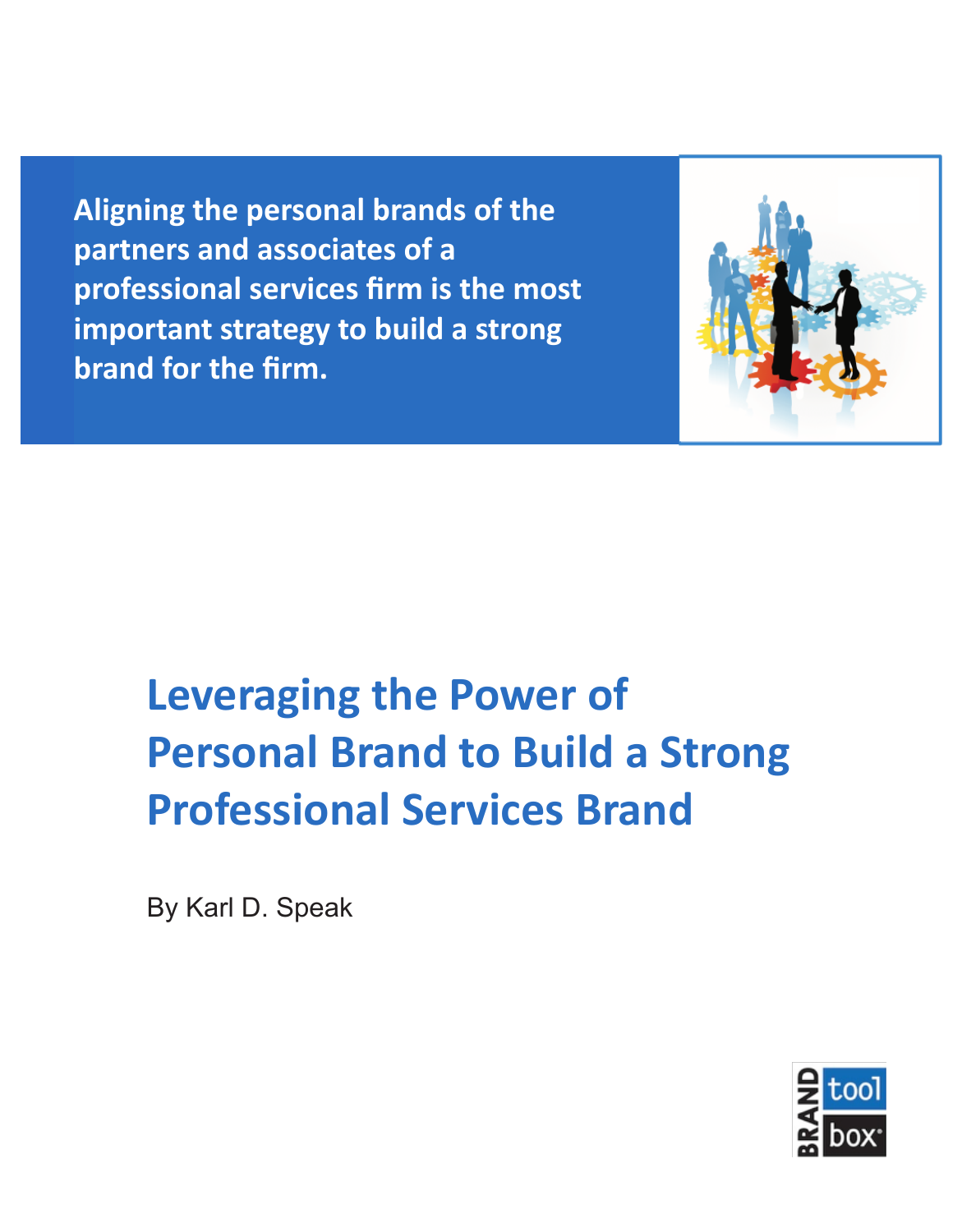

510 First Avenue North, Suite 605 Minneapolis, MN 55403

612.338.5009 612.338.4714 fax

www.brandtoolbox.com info@brandtoolbox.com

All material herein is copyright protected and remains the sole property of Brand Tool Box, Ltd. No part of this material may be reproduced, distributed, displayed, adapted, performed, arranged or transmitted in any form or by any means without prior written permission from Brand Tool Box, Ltd.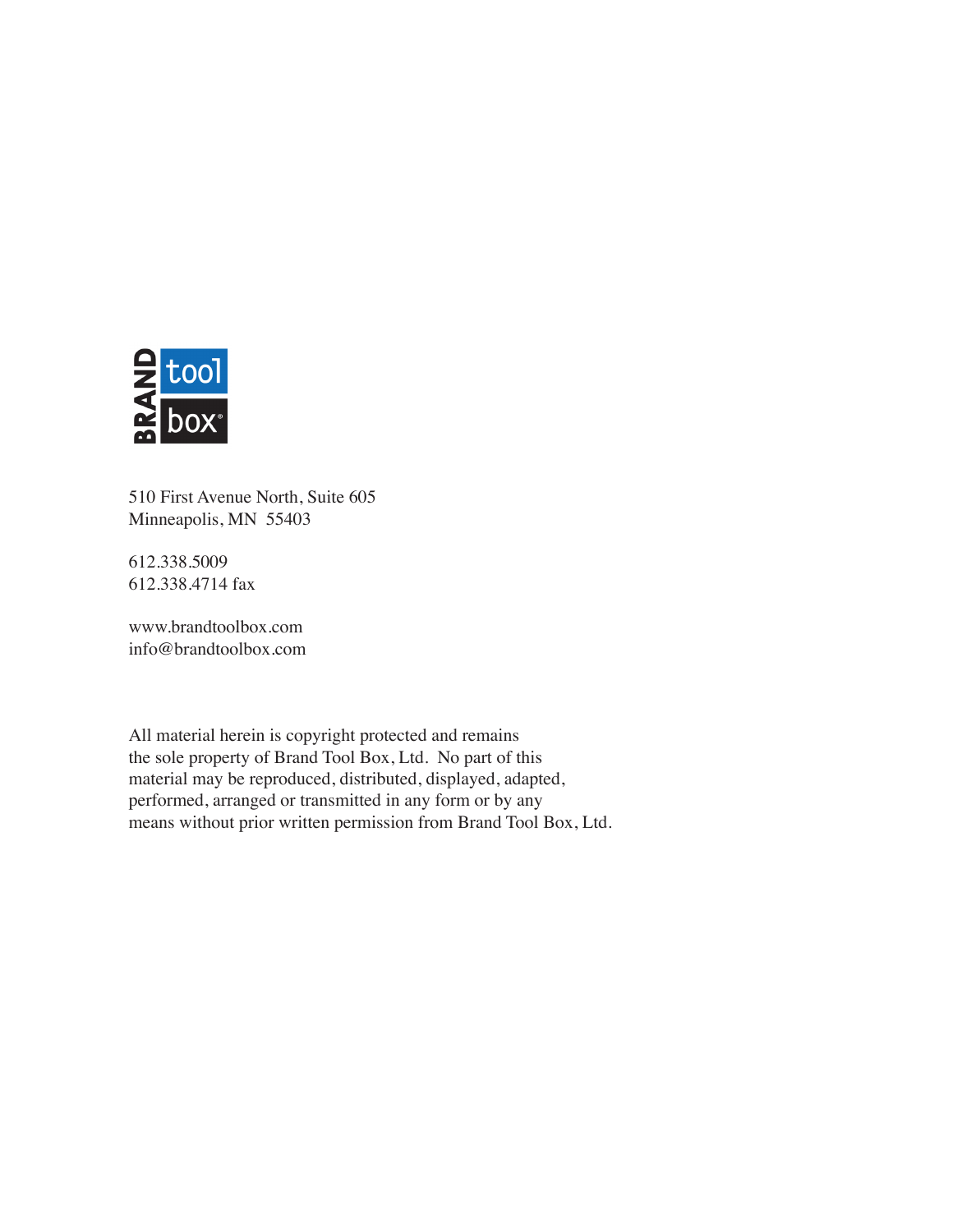## **Leveraging the Power of Personal Brand to Build a Strong Professional Services Brand**

### **By Karl D. Speak**

**Building a strong brand for a professional services firm is different. Too many firms have spent too many marketing dollars on brand building with little brand equity to show for it. Meanwhile, a number of professional services firms have developed very strong brand equity while under-spending their competitors on marketing. The difference has more to do with culture and less to do with marketing.** 

*Brand Truth: Organizations with the strongest brands have preferential access to the best opportunities. Being successful with the best opportunities has the effect of supercharging the growth of a brand. Strong brands grow stronger, faster.*

It can be easily argued that brand (reputation) is more important in professional services than any other category. It's not for trying that

many professional services firms have a difficult time in building a stronger brand. In too many cases, professional services firms, consciously or unconsciously, enable brand building to focus on the brand with the least leverage and overlook the focus on brand building that offers the most leverage. Building

a stronger brand doesn't have to be difficult and doesn't require a big marketing budget.

There are three important parts to a framework that supports consistently building a stronger brand for a professional services firm: using the power of brand alignment to build a strong brand for the firm by leveraging the personal brand strength of the key partners; gaining clarity and consensus on the differentiating quality of the firm with a focus on the keystone values and beliefs that are steeped in its legacy; designing, implementing, and sustaining a brand-building process that is an ongoing dual approach that couples building a strong brand inside the organization and using marketing activities to highlight the firm's distinct qualities.

#### **Brand Building In Professional Services Is All Personal**

The professional services business is personal in

In a professional services organization, the brand *is* the people.

many different respects. For starters, it's about the personal skills of the individuals providing the services. And for sure, sustained success for the firm is dependent upon strong personal relationships between a client and the partners and associates of the firm. The personal and professional relationships between

all the associates of the professional services firm have an important impact on the quality of the work that is performed. This overarching importance of personal relationships is the distinguishing feature that makes brand building different for professional services firms. It is an important reason why traditional brand-building tactics can fall short in building a distinctive brand for a professional services firm. With that said, there are a number of important analogies between fundamental brand principles and building a brand for a professional services firm.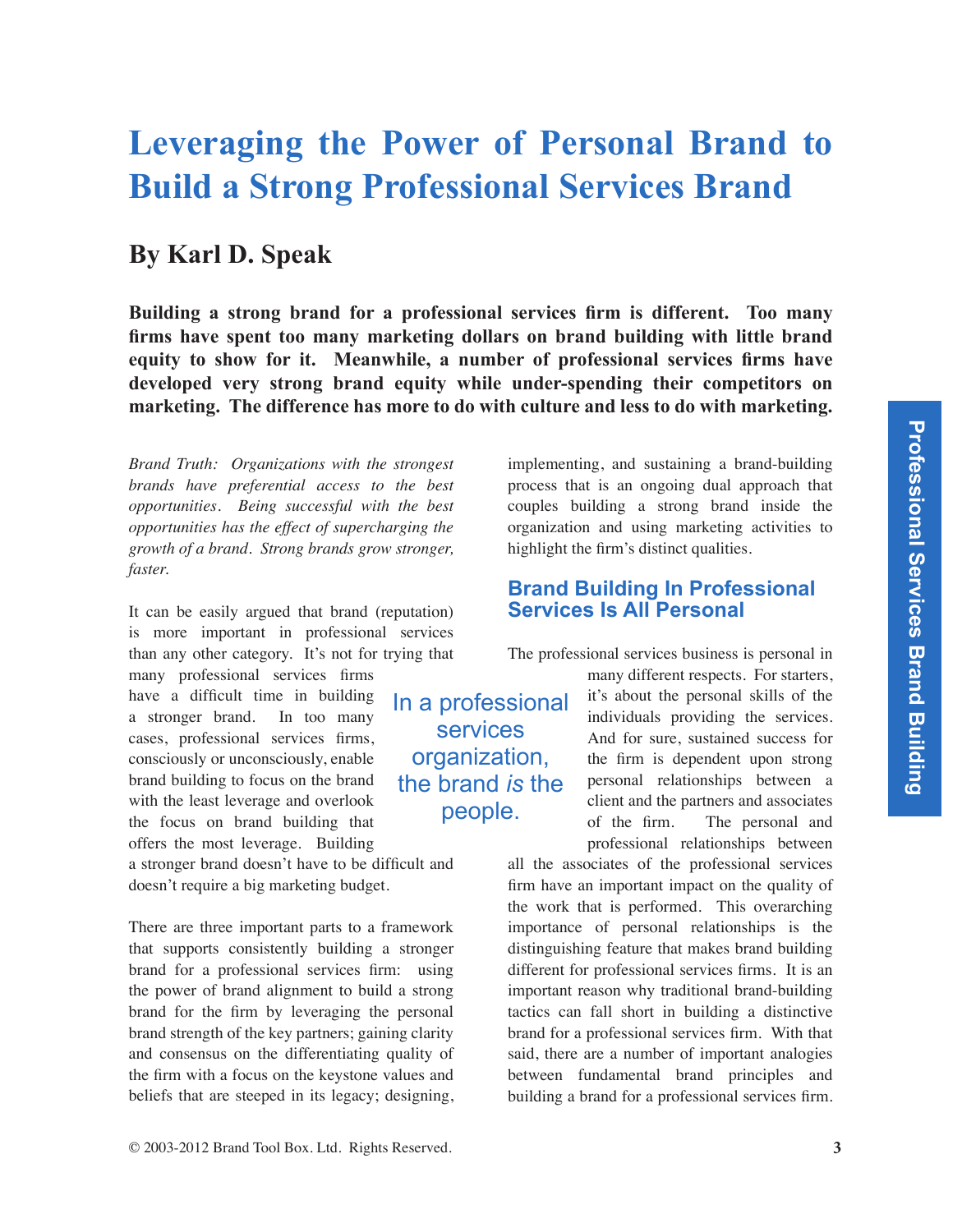#### **When It's Personal, It Changes Everything**

Many of the accepted brand-building principles can get turned on their head when applied to professional services. Mixing in the impact of personal brands requires a new perspective on

brand building. As an example, the decision about which brand identities to promote is very different for professional services firms when compared to traditional product brand strategies.

Generally accepted traditional brand-building practices dictate that an organization make a decision of how to focus its brand-building

resources between their product brands and corporate brand. In essence, the decision boils down to the organization deciding if it wants its customers to be loyal to its product or the company or maybe some of each. Implicit in that decision is making a judgment about which brand mix will enable the organization to build the strongest brands, yielding the most marketing leverage. The ultimate mix of brand identities is known as the "corporate brand nomenclature system."

Integrating the role of the "personal brand" into the brand identity mix creates a whole new brand strategy paradigm for professional services firms. This changes the two-brand identity model (product and corporate) to a three-brand framework (practice group, firm, and personal). For professional services firms the brand mix is tantamount to deciding where a client's loyalty is better placed: with a key professional working for the firm, the firm as a whole, or a specific practice group. For most firms, with the exception of very



small firms, the most prudent approach is a measured combination of the personal brand of the key professional and the brand of the firm, with certain considerations allocating some brand equity to a practice group entity. What's most important is that the brand identity framework be a conscious, strategic decision.

> C o n y e n t i o n a l wisdom has it the underpinnings of any professional services firm's brand are the "personal brands" of each of the members of the firm. Additionally it should be understood that the brand equity of a professional services firm is the sum total of the personal brands of

its partners, associates, and staff – especially its senior partners and key associates. Learning to become a strong personal brand is a fundamental skill for everyone in the firm. Orchestrating and aligning the personal brands within the firm and ultimately fostering each individual's growth will produce real brand-building leverage for the professional services firm.

Recognizing the strategic importance of the role of personal brand in professional services, although fundamental, is not a breakthrough, but having access to a practical set of businessoriented personal brand tools is the innovation that will empower firms to unleash their brand building potential.

#### **What is Personal Brand?**

Personal brand is a relatively new concept, especially as it relates to its use in building organizational brands. The business-oriented concepts and processes presented in my book,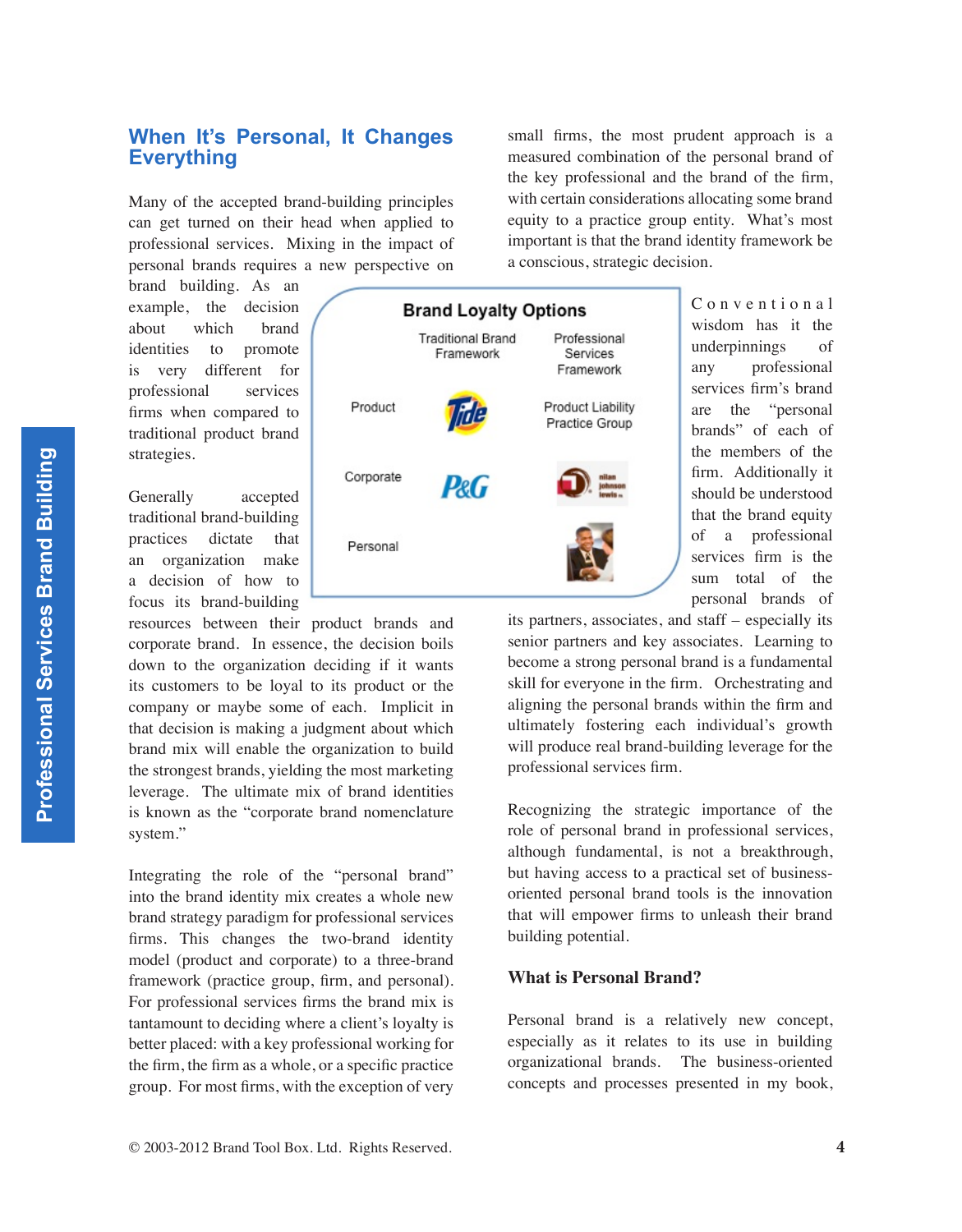*Be Your Own Brand*, laid the groundwork for organizations to proactively integrate personal brand into their overall brand building strategy and activities. The concepts comprising personal brand are straightforward and are intuitive to understand. Following is an overview of the key concepts.

What is a brand? More importantly, what is a personal brand? In business, the concept of brand has a well-defined meaning:

*A brand is a perception or emotion, maintained by a buyer or a prospective buyer, describing the experience related to doing business with an organization or consuming its products or services.*

To put the idea of brand in a personal context, think of it this way.

*A personal brand is defined as the set of perceptions maintained by others that describe a person's distinctive qualities.*

Everybody already has a brand. Your brand

is a reflection of who you are and what you believe, which is visibly expressed by what you do and how you do it. It's the *doing* part that connects you with someone else, and that connection with someone else results in a relationship. In reality, the image of your brand is a perception held in someone else's mind. As that perception

evolves and sharpens, a brand relationship takes form through repeated contacts between you and the other person.

Since your brand is a perception maintained in someone else's mind, how others see you is the central issue. A strong brand, corporate or personal, needs to be so clearly defined that its intended audience can quickly grasp what

Your employees' personal brands - who they are and what they stand for - make a significant impact on your organizational brand.

it stands for. For a business, the audience is its customers. For a personal brand, it is those with whom we have (or want to have) relationships. Three key components combine to determine the strength of a brand. Strong brands are:

- *Distinctive* they stand for something. They have a point of view.
- *Relevant* what they stand for connects to what someone else considers to be important.
- *Consistent* people come to believe in a relationship based on the consistency of behaviors they experience or observe.

Building a strong personal brand has many things in common with building a strong business brand. Combining a strong personal commitment with a well-conceived personal brand framework is the key to building brand equity. Just as a product brand grows best when it is on the right shelf in the right store, a personal brand will grow fastest and strongest in a work environment where an individual can make important contributions

> that reinforce their values and strengths.

In *Be Your Own Brand*, I describe a proven process to define and grow a personal brand. The first step is to develop a personal brand platform. The second involves leveraging the three simple rules of personal brand building. Finally, it is

important to always measure your personal brand effectiveness. Individuals must be able to define and understand their brand using language and concepts similar to those used to define their employer's brand. The use of a common brand language is a vital element that supports the alignment that is necessary for both brands to grow.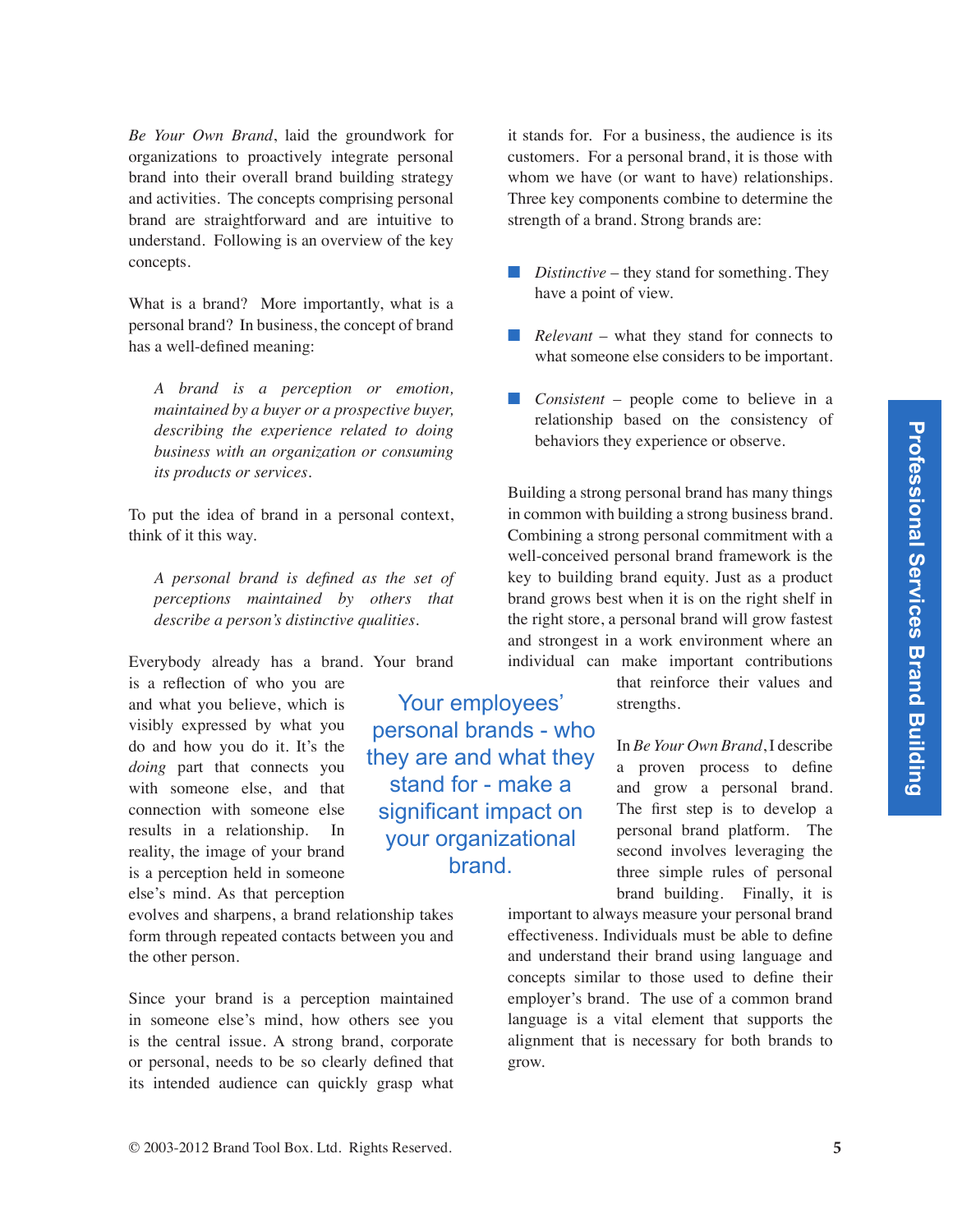#### **Four Blocks of Professional Services Brand Building**

Building a framework for sustainable, consistent brand building rests on gaining commitment across the firm to four decisions: agreeing on the distinctive qualities of the firm; how many brands the firm will build; how the brand will be presented in the market and; requiring brand alignment of the partners across the firm.

**Distinctive: Who, not What.** Every professional services firm has a differentiated quality that resides inside the organization. Some firms understand it and it is understood across the firm. For other firms it may be latent or unconsciously understood by some. It may be unwritten and understood differently by different groups within the firm. In the worst case (too many, I'm afraid) the firm has no sense of its differentiating character and wonders why its fees are under pressure and margins likely suffering. In the best of cases a firm's differentiating quality(ies) acts like an ethos and permeates itself across partners, associates and staff.

How do you discover a firm's differentiating qualities? There is a defined process for that matter, but short of that here's a hint. It's not

likely defined by "the what" (profession or practice line) the firm does. It may be found in the outstanding qualities of "the how" the firm delivers its services. It can most likely be found by examining "the who" (values and beliefs) of the firm or more likely of its founders or keystone partners. Being perceived to be distinctive in the marketplace starts with a belief inside the firm that there is something special in the way it practices its profession and serves it clients.

**Brand or Brands?** By and large, professional services firms are comprised of a group of different offices or practice groups. Moreover, these different units are run by a senior partner(s) with a localized focus and plan for growth. Although this autonomy and segmentation has proven its worth for growth, it creates special challenges for brand building. In particular, there is a tendency to build localized brands based upon the vision of each office's partners. This distributed quality of the firm creates two brand-building challenges. Multiple offices operating under a common brand name will produce the type of inconsistencies that detract from the marketing leverage of having a singular brand. By the same token, the local offices or business units are less productive in building their brands (sub-brands) because of the inherent lack of coordination with the brand-

Success Factors for Professional Services Brand Building

**Creating alignment among the key partners or senior managers on the vision and values of the firm.** The brand strategy process can be a very effective tool to strengthen the alignment among the leadership team.

The ability and track record of the leadership team to work together on firm-wide issues. This is very important for firms with de-centralized practice areas.

**The brand building power of any organization comes from a disproportionate number of key players.** The firm's ability to identify and mobilize these nodes of influence throughout the organization is a sizeable predictor of success in brand building.

**Overall cultural strength and team building.** The stronger the culture, the better prospects for brand building. In fact, the strength of the firm's brand is directly tied to the strength of the culture. The brand on the outside is only as strong as the brand on the inside.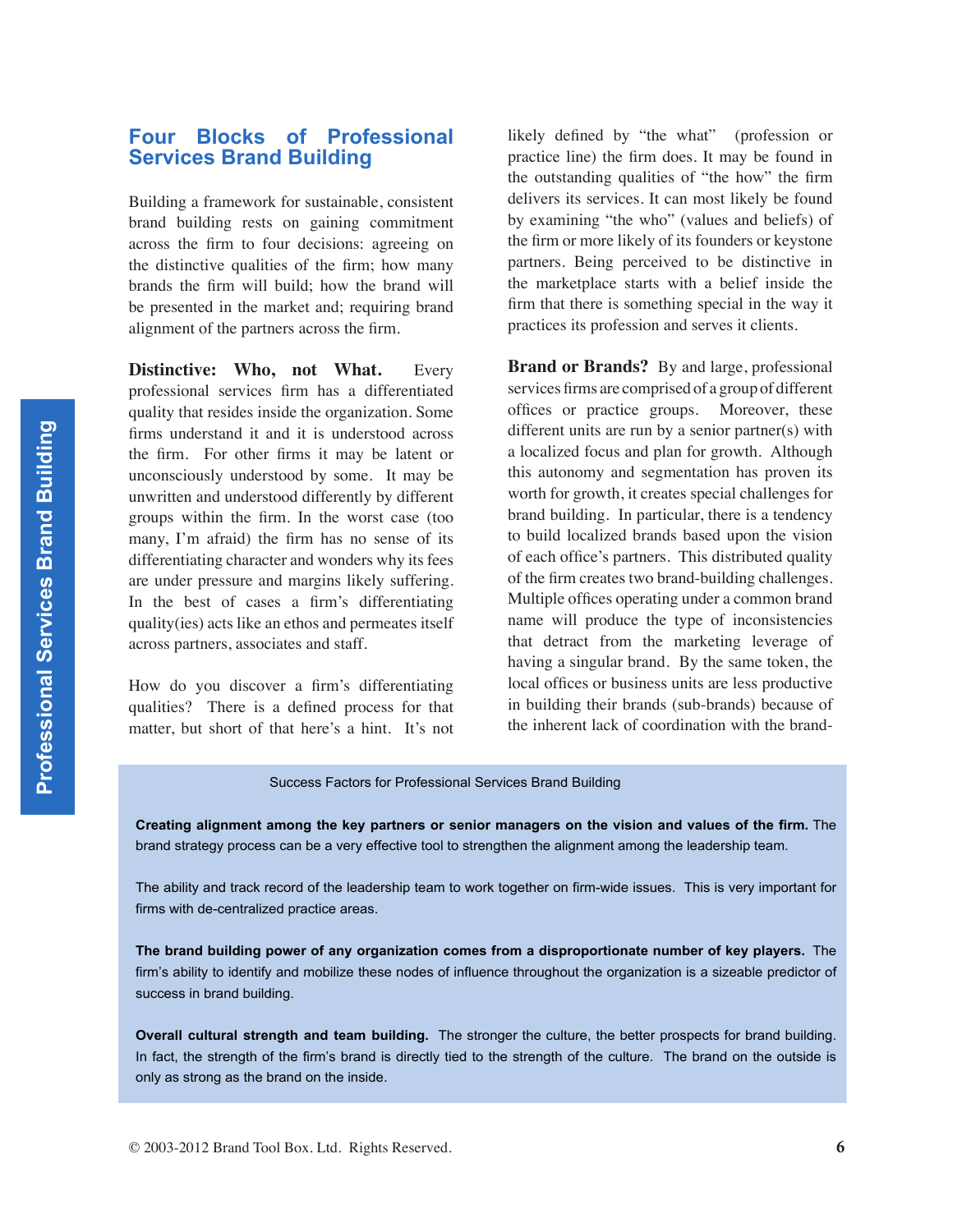building efforts and competencies of the firm's centralized marketing department.

**Don't Settle for Just a New Logo.** Some firms view brand building as getting a new logo and they start to see a consistent look and feel in proposals, advertisements and business cards. A consistent looking veneer will pay-off when and only when the brand is strong to the core. A strong brand is developed from the inside of the firm. The brand on the outside is only as strong as the brand on the inside. A slick, seamless veneer can provide a false sense of confidence for the firm.

The primary purpose of marketing communications is to help clients and potential clients "connect the dots" between the firm's performance and its differentiating qualities. This type of cognition helps answer the question "why is this firm so good at what they do?" Making those perceptual connections adds credence to the work the firm delivers and helps establish a reputation for its distinctive qualities.

If a client or potential client can create some understanding of the differentiating qualities of a professional services firm, they become real. Helping clients articulate their understanding or feeling will provide them the language to describe the firm in the differentiating qualities that set the firm apart. Consistent and articulate communications from the firm (and more powerfully from a client) are very important brand-building support pillars.

**Alignment = Brand Strength.** Many, if not most, professional services firms have one thing in common – the brand of the firm is a reflection of the personal brands of the key partners. If the firm has a collective brand, then by definition it is bigger than any partner. But that does not minimize the impact of the senior partners on the brand of the firm. For a whole host of reasons, starting with leadership, the personal brand of each key partner will have a big impact on the

firm's brand. But too many firms (and their partners) have a misguided belief that the partners have a disproportionate impact on the firm's brand. The partners' impact on the firm's brand will either be leveraged or diminished by the personal brands of every other associate working in the firm. The true leverage of each partner is disproportionately impacted by what's below the surface.

Most importantly, brand building is different for professional services firms because it is a lot more personal. There are many things we have learned about building brands for products, but that knowledge develops little traction until we can make it work on a personal level. Leveraging the synergy of the personal and firm brands will result in real speed and momentum that can be used to gain competitive advantage. In reality the power of brand management will pay off for professional services firms by implementing a process that integrates the collective wisdom and vision with the vitality of each personal brand in the firm.

#### **Building a Professional Services Brand Strategy**

Without a commitment to a practical process, brand building will fall back on the shoulders of key partners and associates. The firm will rely on the personal brands of relatively few people. They will get tired and disenchanted. The firm will gain no leverage and will ultimately fall behind competitors in building a stronger brand.

The process of building a stronger brand for the entire professional services firm has the following key activities: engage the leadership team; create a brand platform; create strong personal brands; unleash the power of personal/firm brand synergy; and on-going communication inside and outside the organization.

**Engage the Leadership Team.** The first step in an effective brand-building initiative is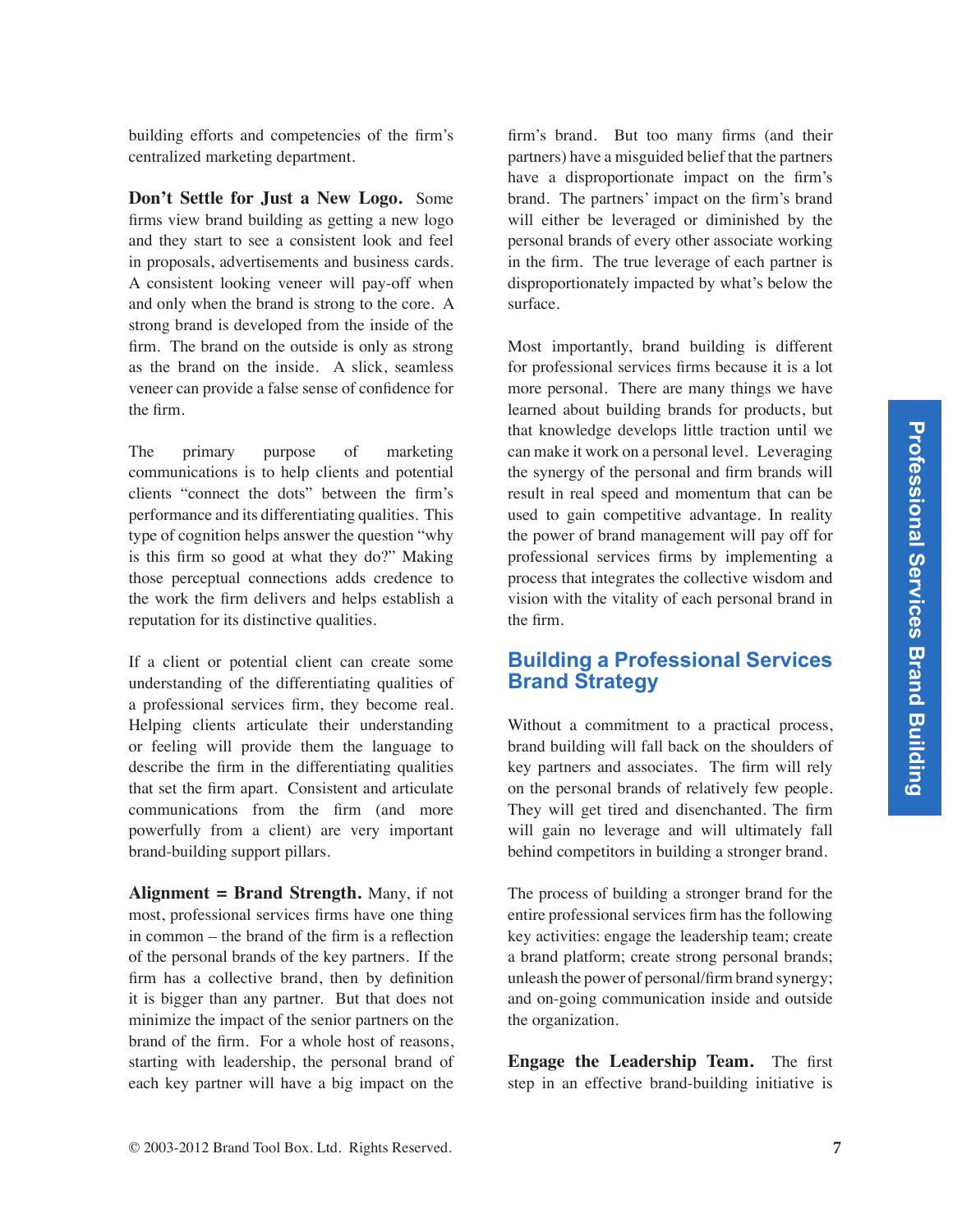to engage the leadership team. For many, this seems to be a hurdle that is very difficult to get over. The objectives of this activity are: create a common language about brand; expand the participants' understanding of brand beyond the marketing or business development function; connect the brand process to key strategic issues facing the leadership team; explain the

brand-building initiative and their role in it; be real and practical about the benefits of building an even stronger brand; and leave the meeting with a commitment for their involvement. In my experience conducting many of these types of sessions, success is achieved by minimizing the "brand-babble," explaining concepts using real-world examples from a variety of products and services, and clearly connecting the beliefs and actions of every individual



© 1989-2008 Brand Tool Box, Ltd.

with the ultimate strength of the firm's brand.

**Create a Brand Platform.** The keystone of every strong brand-building effort is a set of definitions that clearly articulates the distinctive qualities of the firm. This set of guiding principles, known as a brand platform, is a very precise set of words that describes how the firm's unique qualities will provide distinctive value to its clients.

An important objective in defining a brand platform is to translate the firm's internal strategies and values into a proactive brand strategy. Suffice it to say, the language and mindset used to develop and grow external relationships is different from the words used internally. Therefore, developing a vital brand strategy starts with the core truths of the organization, but translates into a relationship strategy that meets the important qualities of being distinctive from competitors, relevant to clients, and consistently delivered.

I have found that a well-structured brand platform is strongest when it is built upon a set of interlocking and coordinated definitions. Following is a brief description of the elements of a robust brand platform.

*Brand Ethos* – a single enduring value that has proven itself as the differentiating factor for the organization.

> *Brand Vision* – this is a statement of the firm's long-term (three to five year) vision of how it will provide distinctive value to its clients.

> *Core Values* – a brand strategy must be grounded in the firm's commitment to its values.

> *Brand Position* – this statement provides partners and employees with a concise set of words (elevator pitch, if you will) to describe the distinctive qualities

of the firm.

*Brand Dimensions* – brands are based upon perceptions and the brand dimensions clearly articulate the brand impressions that are necessary to earn the desired brand position. The key here is to define the impressions in a brief, coordinated fashion: the impressions of what the firm does – its competencies; the distinctive qualities it delivers in every relationship – its brand standards; and the consistent qualities that every client can expect in every interaction – the brand style.

*Brand Promise Statement* – this is the most important element in the entire brand platform. This is a short, five to ten word statement that functions as the singular most important guiding principle to engage everyone in the firm to "live the brand." A brand promise defines how the firm's most distinctive quality will make a substantial difference in every client relationship. The brand promise becomes the energy behind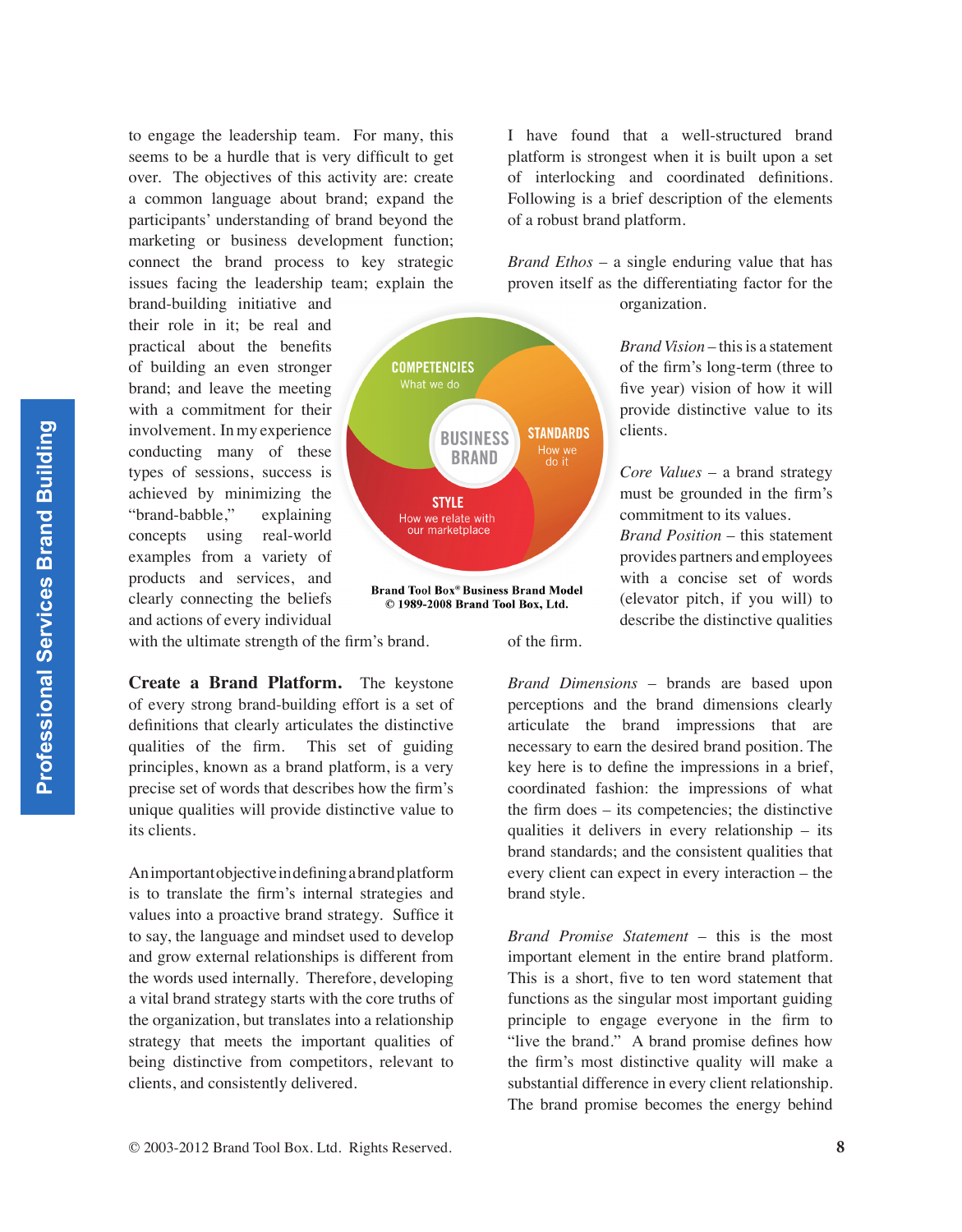#### **Unleashing Internal Brand Power**

**Create Excitement** – a launch event that announces the firm's commitment to building a stronger brand. The key to a successful event is to make sure it emphasizes the brand on the inside and not some superficial element of the brand, like a new logo or advertising campaign.

**Establish Brand Leaders** – key brand leaders should go through two to three hours of training emphasizing the importance of growing personal brands and linking them to the brand strategy of the firm. The participants will work as a group to identify brand coaching opportunities and key messages that will become themes in all leadership communications.

**Engage All Personal Brands** – this training event will become the cornerstone of a firm's brand building success. The key is to provide a training experience that builds on the personal brand training by demonstrating the linkage of the strengths of the individual's personal brand to the brand strategy of the firm.

**Recognize and Reward Brand Moments** – there is little doubt that recognition and reward are key motivators in changing behaviors. The key to brand building in a professional services environment is reinforcing distinctive relationship building behaviors. Reward and recognition programs are not tricky or new. The key is to develop and implement a program that is consistent with the firm's culture and internal brand.

No matter the scope and breadth of a brand-building program, the commitment and energy of partners and practice leaders will be the most important success factor.

the firm in making a distinctively positive difference in every client relationship. The brand platform will become the cornerstone of the firm's on-going brand-building efforts. It has been my experience that the leadership team will develop a stronger consensus as a result of developing the brand platform. This benefit alone is worth the effort.

**Create Strong Personal Brands.** A professional services firm's core brand-building assets are the personal brands of every associate, especially its partners. Therefore, a successful brand-building effort must start with a process to build the personal brands of each person in the firm. This can be accomplished through a training exercise that is interesting for each individual and easy to implement. In a nutshell, the training can be accomplished with a short training session, accompanied by a pre-work assignment.

The training is divided into three modules: introducing the participants to the concepts of personal brand; conducting individual exercises

where each person defines their personal brand platform (a format for practically defining their values, brand dimensions, and brand promise); and using group exercises to understand the firm's distinctive value and how they make a difference for clients. Participants also discover how each person's brand can be used to apply their brand values in a way that helps them develop stronger relationships and subsequently grow their own brand in the process.

The training is very engaging and, in most cases, sends a strong signal to each employee that the firm understands the value each person brings to the success of the firm.

**Unleashing the Power of the Personal/ Firm Brand Synergy.** Brand building is a continuous process that requires a constant flow of energy and commitment. The power of brand building comes first and most noticeably from key players in the firm, and is ultimately supported by everyone in the firm. Unleashing the power of collective personal brands in the firm will have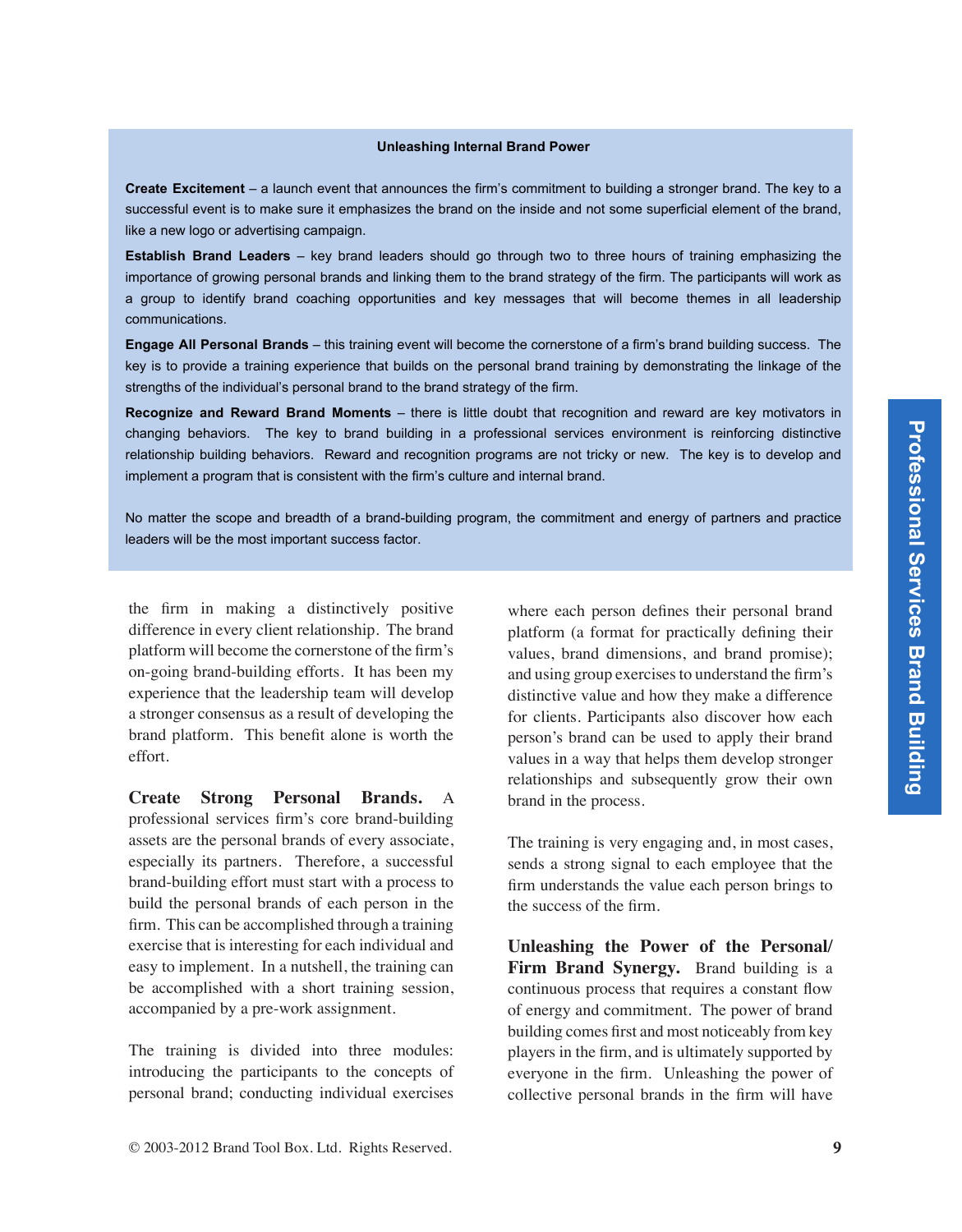two important benefits. The firm's brand will become stronger, and each individual's personal brand will be nourished and become stronger. The stronger the personal brands, the stronger the firm's brand.

#### **Will the Benefits Outweigh the Effort?**

I have coached many, many organizations through this process. I won't mislead you – it takes effort and commitment. But this type of process doesn't have to be complicated to understand or implement.

But is it worth it? What can you expect from your commitment to invest in a brand-building effort?

The pay-off will differ by firm, but here are just a few benefits you can expect:

- Clarity of the firm's values, vision and core strategy, and commitment of the leadership team.
- Confidence that a project will be more consistently implemented, requiring less time of key partners or project managers to resolve client issues.
- More likely to attract client assignments that best fit the strengths of the firm.
- More efficient business development efforts. Your brand platform will provide you with language to better position the firm in new business proposals. A stronger brand can often times be the intangible that serves as the tiebreaker in winning new assignments.
- Engaged employees will be more likely to find unique ways to create brand moments – interactions with clients that make a real impact on the brand.
- The firm's brand will be less dependent on a few key players. The result will be a stronger brand for the firm. ■
- The core values of the organization will be strengthened, providing longer-term brandbuilding effectiveness.
- The firms with the strongest brands are more likely to attract the best talent in the category.

Bottom line – no matter how you define success, an initiative to build a stronger brand will pay dividends today and in the future. In my opinion, it's not a matter of *if* a professional services firm should focus on brand building; it is *when* and *how effective* the organization will be at building and using its brand equity. Every firm has a brand – it is a matter of how well it uses brand management to elevate its relationship-building competency within the firm.

Relationship management is rapidly becoming a core management competency in professional services. Brand management is the only proven business discipline for managing and leveraging relationships as assets.

Build a stronger brand for your professional services firm. Your clients depend upon you having a strong brand. Partners, associates, and staff expect it. Competitors will envy your brand. The difference your brand can make is limited only by the indifference you show toward brand building.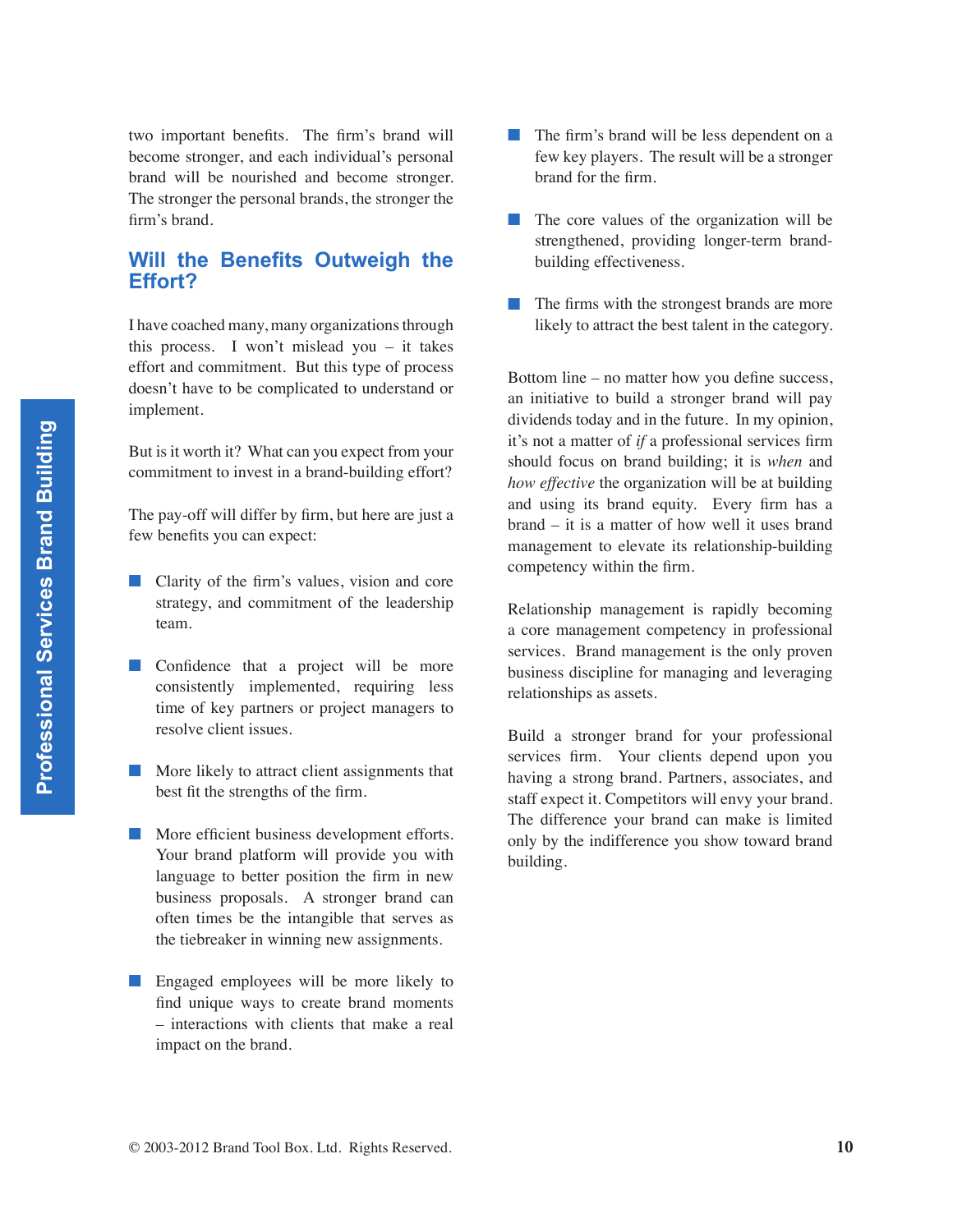#### **About the Author**

**Karl D. Speak** is a global expert known for his pragmatic and unconventional approach to using brand as a leadership platform for gaining customer loyalty and employee engagement. Karl's innovative work on corporate brand strategy, personal brand, and internal brand building has been implemented in companies in 23 countries.

His best selling book, *Be Your Own Brand*, is translated into 12 languages and has sold over 80,000 copies. In January 2011, a revised and expanded version of *Be Your Own Brand* was released to leverage the global success of the first edition and the growing popularity of personal brand.

Brand Tool Box, Ltd., the company he founded over 27 years ago, is the global leader in developing and implementing internal brandbuilding programs. It is a unique professional services organization melding world-class brand expertise and organizational development best practices to help organizations build and nourish customer-centric culture alignment.

Through Brand Tool Box, Karl has implemented his contemporary approach to brand management and internal brand building with a wide range of corporate clients. Clients such as 3M, LeadingAge, American Express, AT&T, BASF, BMW, Cabela's, Cargill, Consumers Energy, EDMC, FedEx, Honeywell, IBM, ING, Mosaic, Motorola, Securian, Skandia, Sony Corporation, St. Jude Medical, Syngenta, Target Corporation, The Scotts Company, The Wall Street Journal, Toro, and Walgreens have

benefited from Karl's consulting and internal brand-building programs.

As an accomplished presenter, Karl speaks to many different types of audiences around the world. His energetic style and wide-reaching knowledge of brand make him a favorite speaker with corporate audiences of marketing, sales, and executive teams.

Karl holds a Masters Degree in Economics from the University of Minnesota. Karl teaches in the MBA programs at University of Minnesota, Saint Thomas University, and has been guest lecturer at University of Westminster in London, Capella University, EADE University in Madrid, among others.

#### **About Brand Tool Box, Ltd.**

**Brand Tool Box, Ltd.** is a unique professional services organization melding world-class brand expertise and organizational development best practices to help organizations improve their brand-building competency. We know brand inside and out. More importantly, we know how to make it real for any and all types of organizations. We don't design logos or create advertisements – we provide valuable insights, develop powerful strategies, and enhance our clients' corporate brand-building competency. Since 1984, our clients have benefited greatly from our singular focus. Everyone at Brand Tool Box is committed to delivering *ingenious solutions* that build loyal relationships.